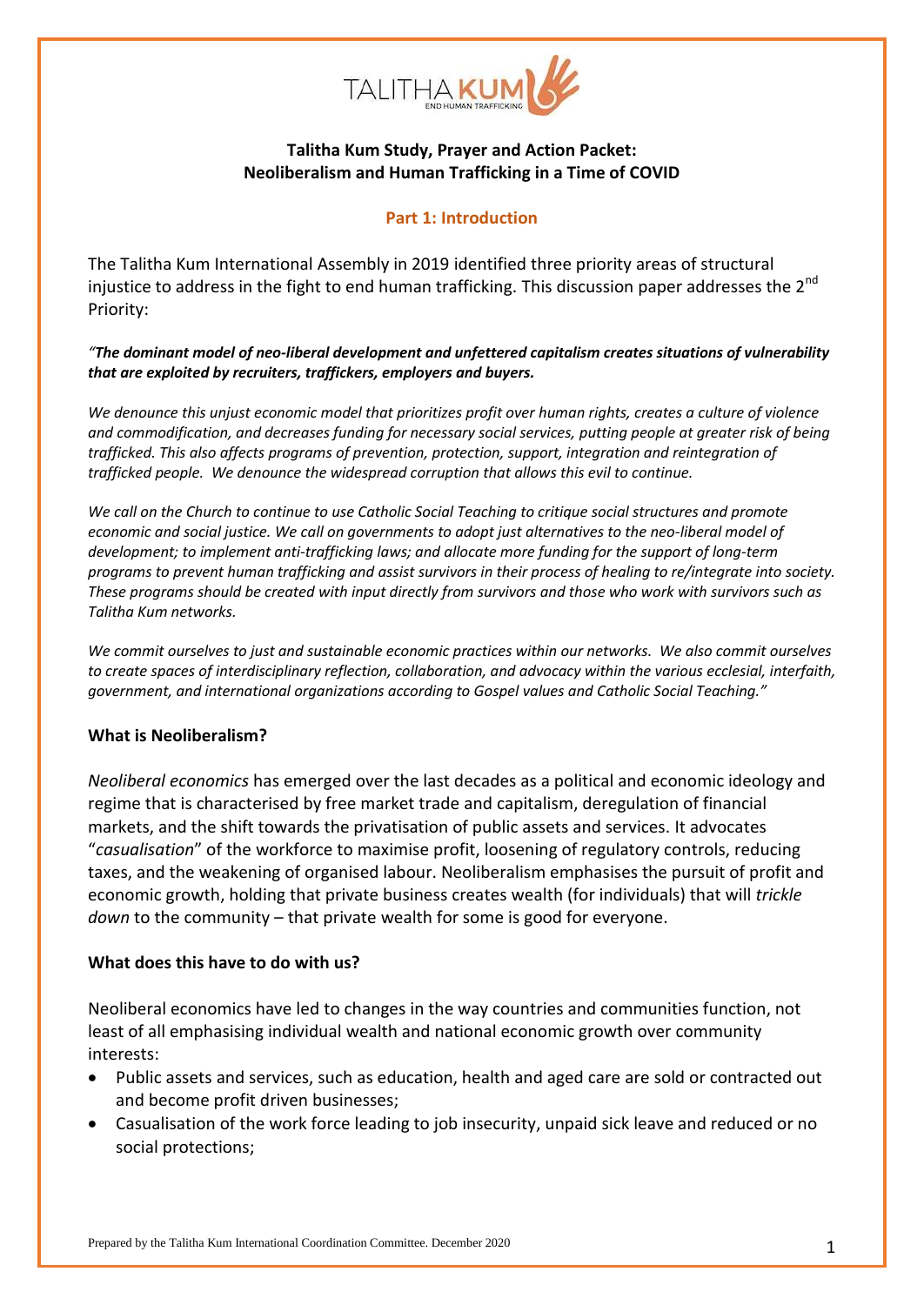

- Aggravated inequalities between people and countries. The COVID Pandemic has highlighted class, gender, race, age, geographic and economic inequities e.g. for individuals, the ability or not to isolate, access to healthcare, internet/WiFi access, job security, financial security;
- Women are overwhelmingly and disproportionately negatively impacted. Women are the predominate workforce in highly impacted and low paid industries e.g. health and aged care, hospitality, manufacturing, textiles. The feminisation of poverty is increasing;
- Reliance on a "just-in-time" inventories that are heavily dependent on overseas markets. Many countries were therefore unable to provide adequate medical and protective equipment at the start of the pandemic because they were reliant on overseas supplies which were unavailable;
- Increasing national GDP targets are depleting the earth's resources and contributing to a global climate crisis;
- Estimated financial cost to the community of each person trafficked is over €300,000;
- $\bullet$  Contrary to the UN aim to "leave no one behind" the gap between rich and poor is widening  $$ currently the world's 26 richest people own more wealth than half the entire world's population (7.8 billion!).

**More people are currently victims of human trafficking and slavery than at any time in history**.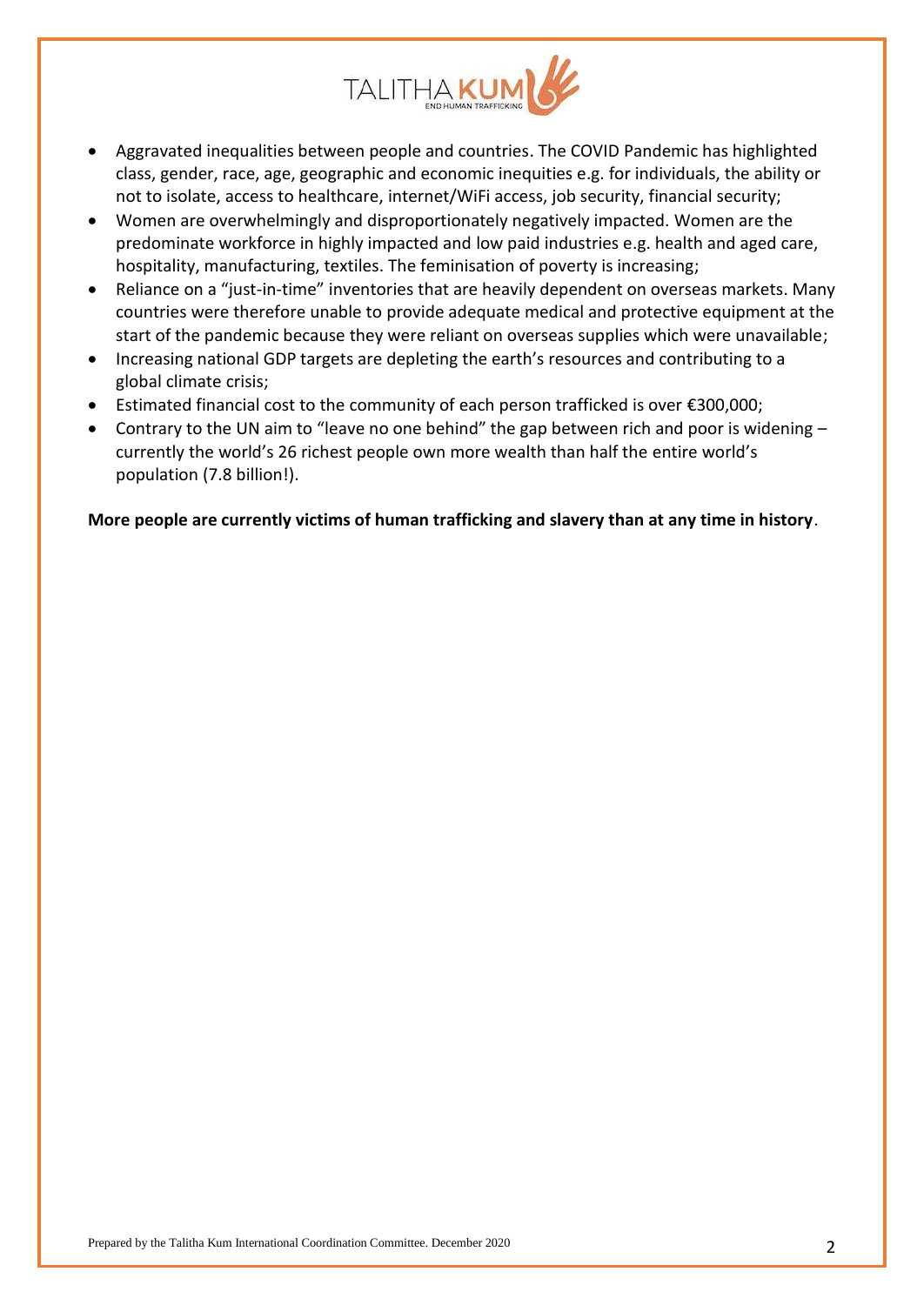

**Part 2: Sources for Education, Analysis, and Further Reading**

**The Economy of Francesco (2020)** [https://francescoeconomy.org](https://francescoeconomy.org/)

**Universal Basic Income - Building a new future (EN). Edmund Rice Centre, 2020** [https://d3n8a8pro7vhmx.cloudfront.net/erc/pages/1728/attachments/original/1602733933/Just\\_Comme](https://d3n8a8pro7vhmx.cloudfront.net/erc/pages/1728/attachments/original/1602733933/Just_Comment_Vol_22_No_3-21_Soil_Soul_WEB.pdf?1602733933) [nt\\_Vol\\_22\\_No\\_3-21\\_Soil\\_Soul\\_WEB.pdf?1602733933](https://d3n8a8pro7vhmx.cloudfront.net/erc/pages/1728/attachments/original/1602733933/Just_Comment_Vol_22_No_3-21_Soil_Soul_WEB.pdf?1602733933) (see also endnotes and references)

**COVID-19: What has COVID-19 Taught Us about Neoliberalism?** (EN/SP) <https://www.wilpf.org/covid-19-what-has-covid-19-taught-us-about-neoliberalism/>

**The COVID-19 pandemic: Lessons on building more equal and sustainable societies** (EN) <https://journals.sagepub.com/doi/full/10.1177/1035304620927107>

**Coronavirus spells the end of the Neoliberal Era. What's Next?** (EN) [https://www.resilience.org/stories/2020-04-03/coronavirus-spells-the-end-of-the-neoliberal-era-whats](https://www.resilience.org/stories/2020-04-03/coronavirus-spells-the-end-of-the-neoliberal-era-whats-next/)[next/](https://www.resilience.org/stories/2020-04-03/coronavirus-spells-the-end-of-the-neoliberal-era-whats-next/)

**Thinking economists are grappling with why their profession has made our lives worse** (EN) [https://www.smh.com.au/business/the-economy/thinking-economists-are-grappling-with-why-their](https://www.smh.com.au/business/the-economy/thinking-economists-are-grappling-with-why-their-profession-has-made-our-lives-worse-20200922-p55xzj.html)[profession-has-made-our-lives-worse-20200922-p55xzj.html](https://www.smh.com.au/business/the-economy/thinking-economists-are-grappling-with-why-their-profession-has-made-our-lives-worse-20200922-p55xzj.html)

**The Economic Impact of COVID-19 on Women in Vulnerable Sectors and Economies** (EN) [https://www.wto.org/english/news\\_e/news20\\_e/info\\_note\\_covid\\_05aug20\\_e.pdf](https://www.wto.org/english/news_e/news20_e/info_note_covid_05aug20_e.pdf)

**Pandemic Profits for Companies Soar by Billions More as Poorest Pay Price (OXFAM)**  [https://www.oxfam.org/en/press-releases/pandemic-profits-companies-soar-billions-more-poorest-pay](https://www.oxfam.org/en/press-releases/pandemic-profits-companies-soar-billions-more-poorest-pay-price)[price](https://www.oxfam.org/en/press-releases/pandemic-profits-companies-soar-billions-more-poorest-pay-price)

**Study on the Economic, Social and Human Costs of Trafficking in Human Beings within the EU**  [https://ec.europa.eu/anti](https://ec.europa.eu/anti-trafficking/sites/antitrafficking/files/study_on_the_economic_social_and_human_costs_of_trafficking_in_human_beings_within_the_eu.pdf)[trafficking/sites/antitrafficking/files/study\\_on\\_the\\_economic\\_social\\_and\\_human\\_costs\\_of\\_trafficking\\_in\\_](https://ec.europa.eu/anti-trafficking/sites/antitrafficking/files/study_on_the_economic_social_and_human_costs_of_trafficking_in_human_beings_within_the_eu.pdf) human beings within the eu.pdf

**Women and the Environment: Notes for a Different Economy** Prof. Marcella Corsi & Prof. Giulio Guarini. UISG Bulletin, No. 172, 2020, pp. 12-19. [http://www.internationalunionsuperiorsgeneral.org/wp](http://www.internationalunionsuperiorsgeneral.org/wp-content/uploads/2016/01/Bollettino_172_ENG.pdf)[content/uploads/2016/01/Bollettino\\_172\\_ENG.pdf](http://www.internationalunionsuperiorsgeneral.org/wp-content/uploads/2016/01/Bollettino_172_ENG.pdf)

**Pope Francis's rejection of 'neoliberal' economics**. Bruce Duncan. "Pearls and Irritations", 25 October 2020.<https://johnmenadue.com/pope-franciss-rejection-of-neoliberal-economics/>

**How Pope Francis is Reviving Radical Catholic Economics** <https://www.thenation.com/article/archive/how-pope-francis-is-reviving-radical-catholic-economics/>

**El Neoliberalismo en Default** (SP) 30 Agosto 2020 <https://www.celag.org/el-neoliberalismo-en-default/>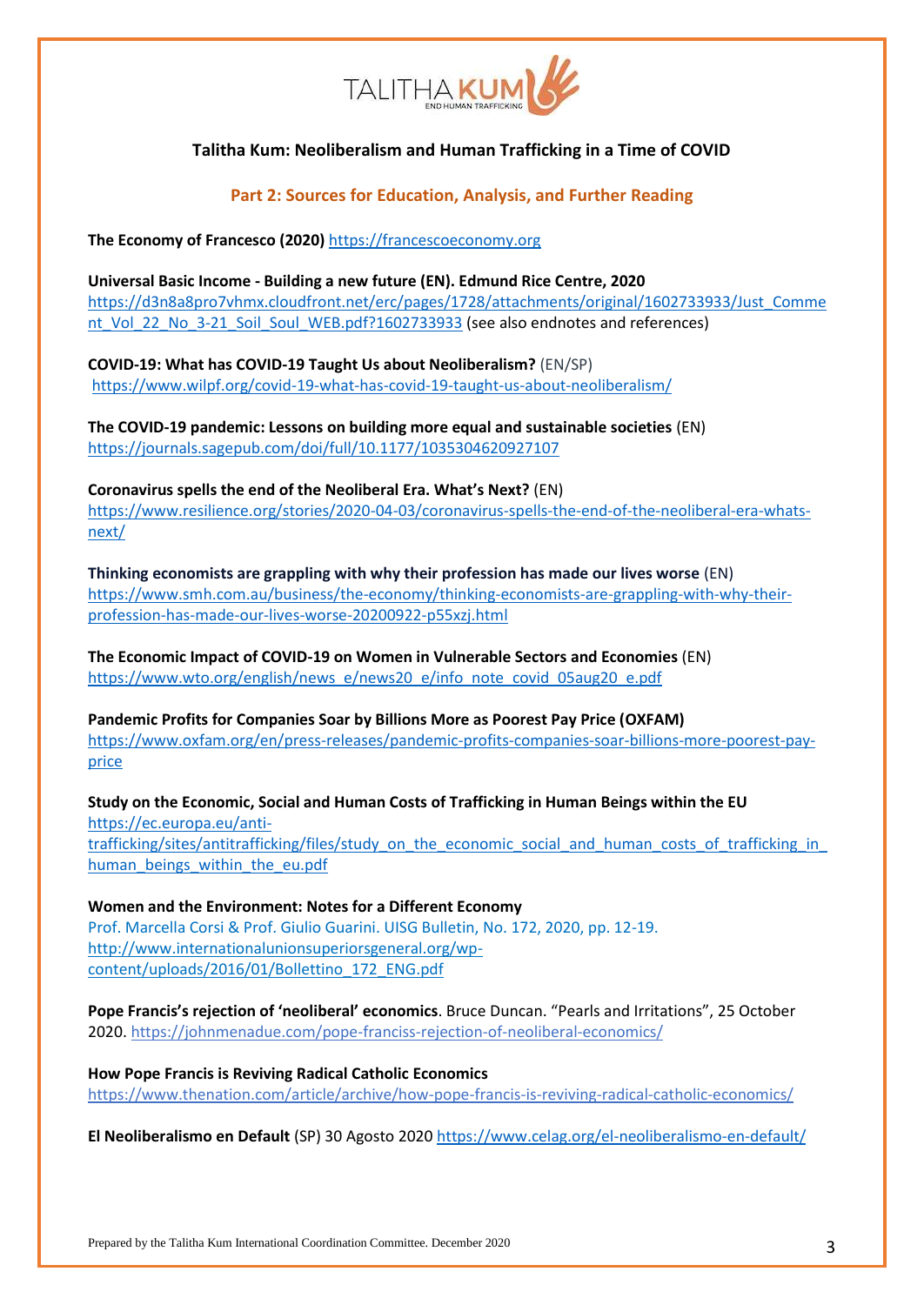

**Part 3: What Our Catholic Tradition Teaches About Economic Justice**

### **Inspiration from Scripture**

- 1. Joseph is sold into slavery by his brothers (Genesis 37:1-36)
- 2. The fasting that God desires (Isaiah 58:6-7, 61:1)
- 3. "They sell the just person for silver…" (Amos 2:6-7)
- 4. The Magnificat (Luke 1:46–56)
- 5. Zacchaeus (Luke 19:1-10)
- 6. "If you wish to be perfect, go, sell your possessions, and give the money to the poor, and you will have treasure in heaven" (Matthew 19:21)
- 7. "Whoever has two coats must share with anyone who has none; and whoever has food must do likewise." (Luke 3:10-11)
- 8. Feeding the multitude (Matthew 15:32-36)
- 9. "For where your treasure is, there will your heart be also." (Luke 12:34)

## **Resources from Catholic Social Teaching**

- 1. Governments must then make efforts to ensure "greater opportunities and a fairer distribution of wealth so that everyone can share equitably in the goods of creation. Solutions must be sought on the global level by establishing a true economy of communion and sharing of goods, in both the national and international order."(*[Evangelium Vitae \(The Gospel of Life\)](https://www.cctwincities.org/wp-content/uploads/2015/10/Evangelium-Vitae-The-Gospel-of-Life.pdf)*, Pope John Paul II, 1995, #91)
- 2. Today we also have to say "thou shalt not" to an economy of exclusion and inequality. Such an economy kills. …Today everything comes under the laws of competition and the survival of the fittest, where the powerful feed upon the powerless. As a consequence, masses of people find themselves excluded and marginalized: without work, without possibilities, without any means of escape. (*Evangelii Gaudium* **(***[The Joy of the Gospel](http://w2.vatican.va/content/francesco/en/apost_exhortations/documents/papa-francesco_esortazione-ap_20131124_evangelii-gaudium.html)***)**, Pope Francis, 2013, #53)
- 3. Human beings are themselves considered consumer goods to be used and then discarded. We have created a "throw away" culture which is now spreading … In this context, some people continue to defend trickle-down theories which assume that economic growth, encouraged by a free market, will inevitably succeed in bringing about greater justice and inclusiveness in the world. This opinion, which has never been confirmed by the facts, expresses a crude and naïve trust in the goodness of those wielding economic power and in the sacralized workings of the prevailing economic system. Meanwhile, the excluded are still waiting. (*[Evangelii Gaudium](http://w2.vatican.va/content/francesco/en/apost_exhortations/documents/papa-francesco_esortazione-ap_20131124_evangelii-gaudium.html)* **(***[The Joy of the Gospel](http://w2.vatican.va/content/francesco/en/apost_exhortations/documents/papa-francesco_esortazione-ap_20131124_evangelii-gaudium.html)***)**, Pope Francis, 2013, #53-54)
- 4. Within the community of believers there can never be room for a poverty that denies anyone what is needed for a dignified life. (*[Deus Caritas Est](http://www.vatican.va/holy_father/benedict_xvi/encyclicals/documents/hf_ben-xvi_enc_20051225_deus-caritas-est_en.html)* **(***God is Love***)**, Pope Benedict XVI, 2005, #20)
- 5. Some economic rules have proved effective for growth, but not for integral human development. Wealth has increased, but together with inequality, with the result that "new forms of poverty are emerging". (*Fratelli Tutti,* Pope Francis, 2020, #21)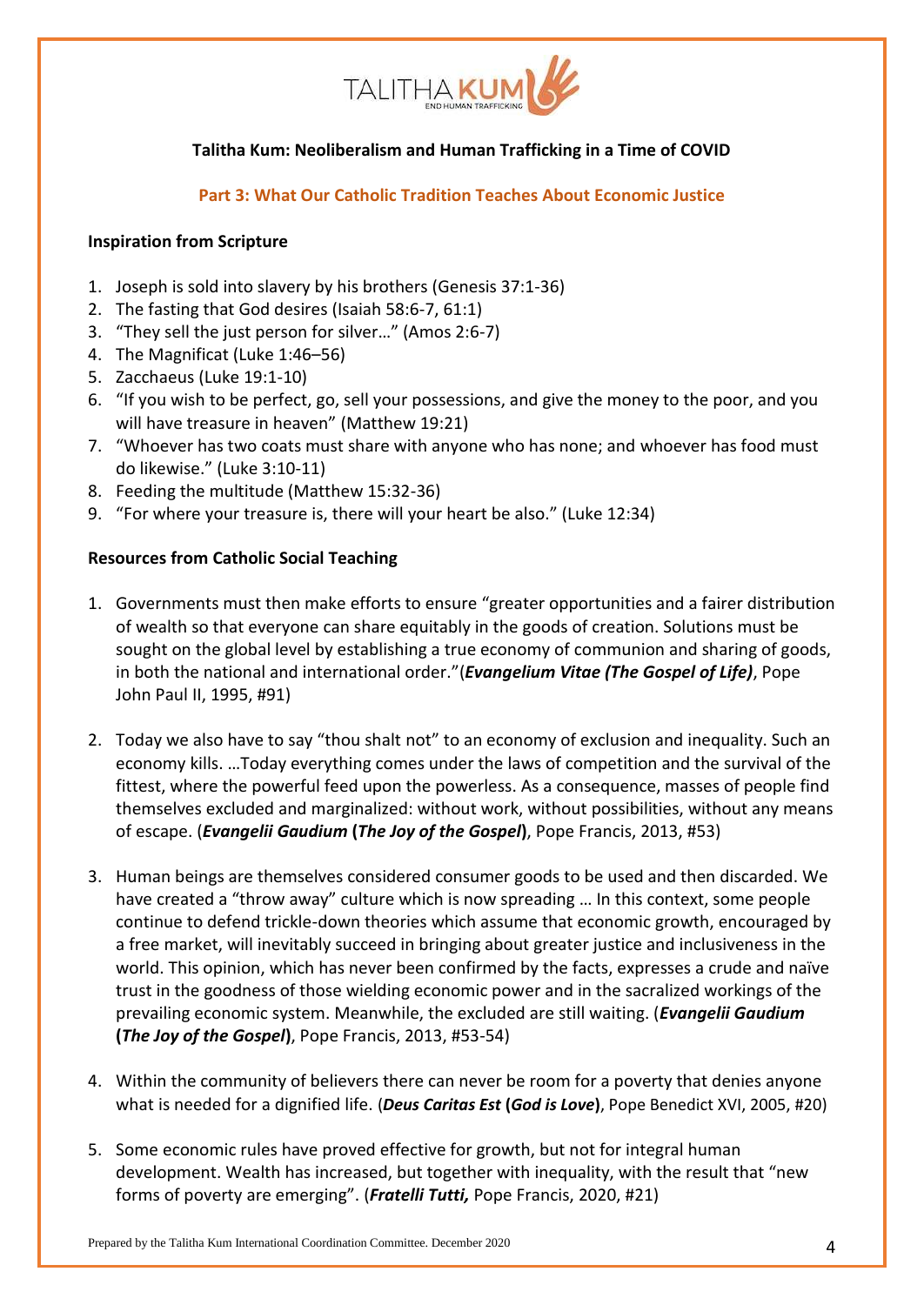

- 6. Modern finance, commerce, transportation and communications provide opportunities for the unscrupulous to enter into the system of entrapping and exploiting human persons. In industries such as agriculture, fishing, construction and mining, human trafficking has expanded through collaboration among numerous and various perpetrators, making the phenomenon more complex and complicating the assessment of its origins and impact. The crime is easily hidden within current business models. Outrage, while utterly appropriate, tends to obscure the cold logic of human trafficking as extremely profitable, implanted within even well-regarded businesses. When well-meaning efforts to block human trafficking are undertaken, unscrupulous entrepreneurs simply shift their tactics to avoid the countermeasures. (*Pastoral Orientations on Human Trafficking*, #29)
- 7. Our efforts at education will be inadequate and ineffectual unless we strive to promote a new way of thinking about human beings, life, society and our relationship with nature. Otherwise, the paradigm of consumerism will continue to advance, with the help of the media and the highly effective workings of the market. (*Laudato Si: On Care for Our Common Home*, Pope Francis, #215, 2015).
- 8. In the meantime, economic powers continue to justify the current global system where priority tends to be given to speculation and the pursuit of financial gain, which fail to take the context into account, let alone the effects on human dignity and the natural environment. Here we see how environmental deterioration and human and ethical degradation are closely linked. Many people will deny doing anything wrong because distractions constantly dull our consciousness of just how limited and finite our world really is. As a result, "whatever is fragile, like the environment, is defenceless before the interests of a deified market, which become the only rule". (*Laudato Si: On Care for Our Common Home*, Pope Francis, #56, 2015).
- 9. Words like freedom, democracy or fraternity prove meaningless, for the fact is that "only when our economic and social system no longer produces even a single victim, a single person cast aside, will we be able to celebrate the feast of universal fraternity". (*Fratelli Tutti (Brothers and Sisters All),* Pope Francis, #110)
- 10. The marketplace, by itself, cannot resolve every problem, however much we are asked to believe this dogma of neoliberal faith. Whatever the challenge, this impoverished and repetitive school of thought always offers the same recipes. Neoliberalism simply reproduces itself by resorting to the magic theories of "spillover" or "trickle" – without using the name – as the only solution to societal problems. There is little appreciation of the fact that the alleged "spillover" does not resolve the inequality that gives rise to new forms of violence threatening the fabric of society. It is imperative to have a proactive economic policy directed at "promoting an economy that favours productive diversity and business creativity" and makes it possible for jobs to be created and not cut. Financial speculation fundamentally aimed at quick profit continues to wreak havoc. Indeed, "without internal forms of solidarity and mutual trust, the market cannot completely fulfil its proper economic function. And today this trust has ceased to exist". (*Fratelli Tutti (Brothers and Sisters All),* Pope Francis, #168)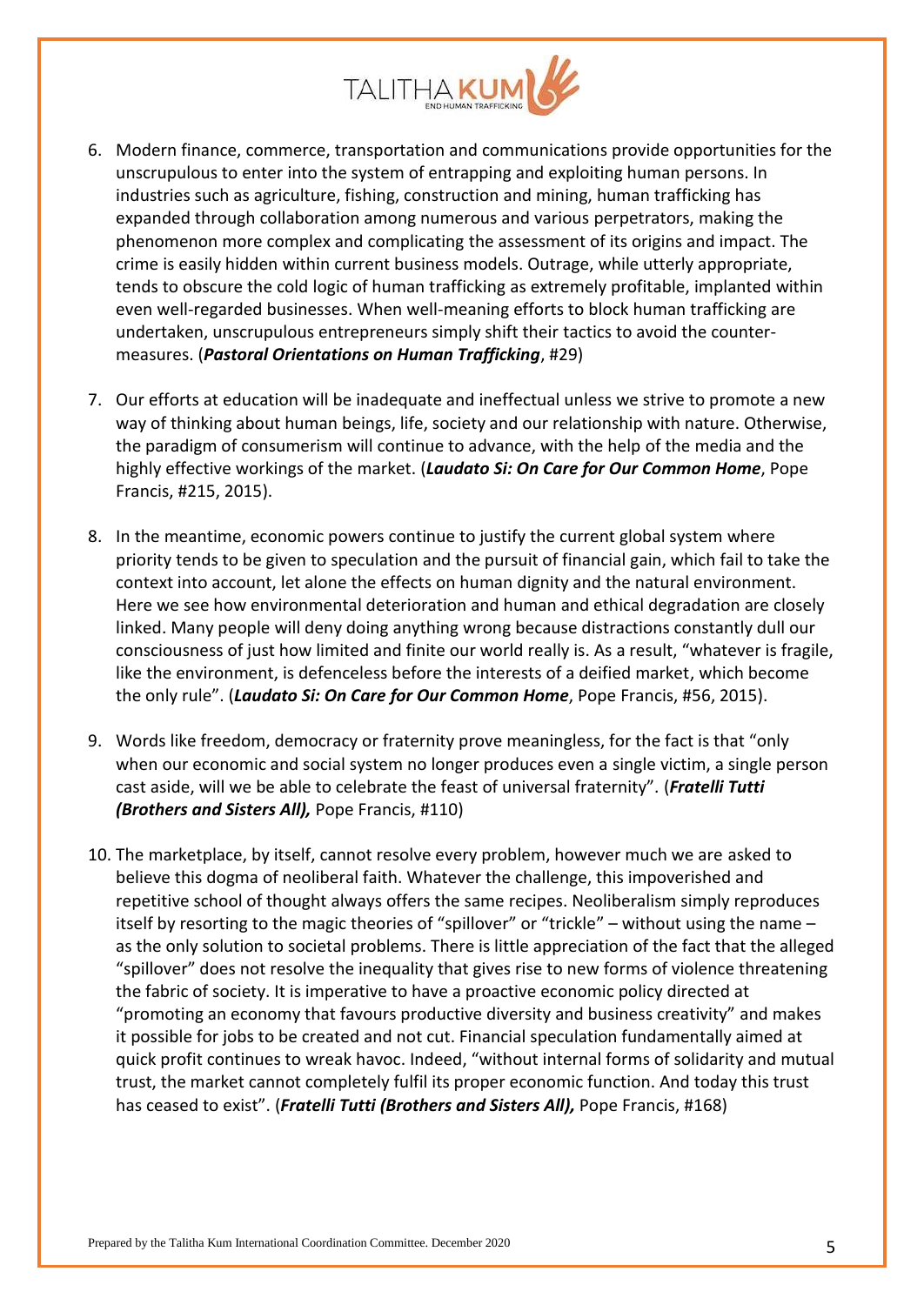

### **Part 4: Discussion Guide**

This guide is provided to assist discussion, reflection and discernment. It is intended to be used in conjunction with the accompanying information pages outlining current facts, scripture references and Catholic Social Teaching. Some additional reading is provided if participants wish to explore the issue in more detail.

Discussion Leaders may wish to supplement Part 2 with articles from your own context (eg local media, talks, presentations, statements from Conferences of Religious), and Part 3 with some excerpts from documents, policies, or articles published by your local Church (eg Catholic Bishops' Conferences)

Please modify the following to suit your particular context and group.

#### **Process**

Begin with a prayer.

Then use the following process (or other, as best suits your group). Invite participants to read the accompanying Information Pages and at least one of the accompanying reference articles.

The 4 phases – *Observe, Reflect, Interpret, Decide* – can be used as a 4-step discussion outline. That is, take each phase one at a time … pose one or more of the questions, discuss, and then move on to the next phase ... and repeat.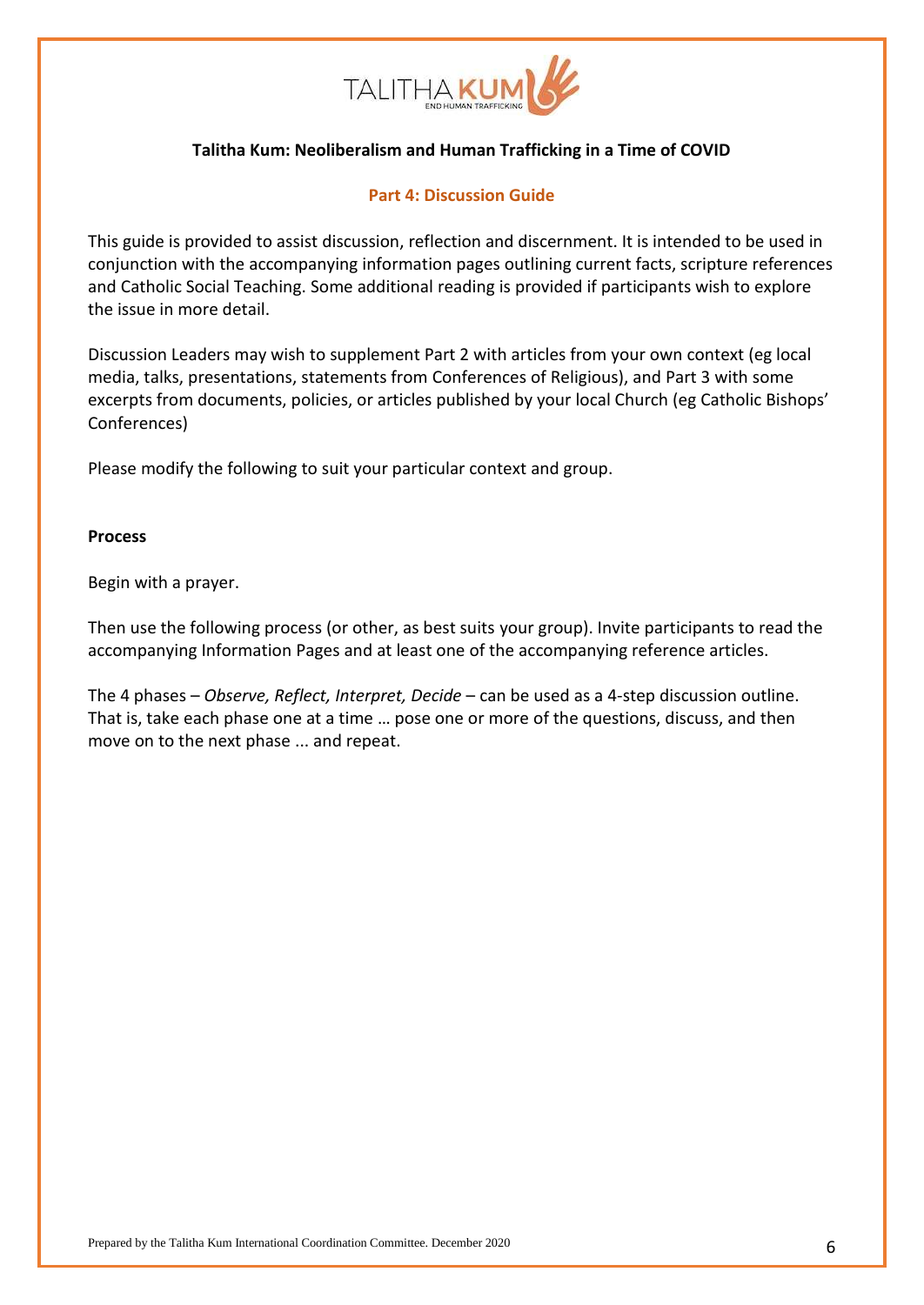

#### **Discussion Guide**

#### **Prayer**

Mary, our Mother, you taught your son Jesus the prophetic values expressed in your Magnificat. Be with us now, and stay with us during this perilous time when our world is gripped by fear, division, inequity and exploitation. Open us to healing ourselves and our world by rejecting individualism and consumerism, and reclaiming our unity with each other and all of creation.

> We ask that you help us move away from our impoverished need of amassing material things to a deep recognition of the richness of solidarity with and love for our sisters and brothers everywhere, and the exquisite beauty of your creation.

Give us the grace and insight we need to build an inclusive world community that values human dignity, and a global economy where no one is invisible or "thrown away". Give us the courage to insist that basic human needs must be provided for: that the needs of the many take priority over the privileges of the few; that access to meaningful work is available to all. Guide us to build an economy that moves us in deliberate and meaningful ways toward justice and equality and safeguards the integrity of creation.

Help us to create a community of companions who share these values. Enable us to find creative ways **to** overcome our divisions and work together to build an economy based on abundance, communion, inclusion and justice: a beloved community committed to building the kindom of God.

Amen. Let it be so!

St. Josephine Bakhita, pray for us!

(Written by Sr Ann Oestreich ihm)